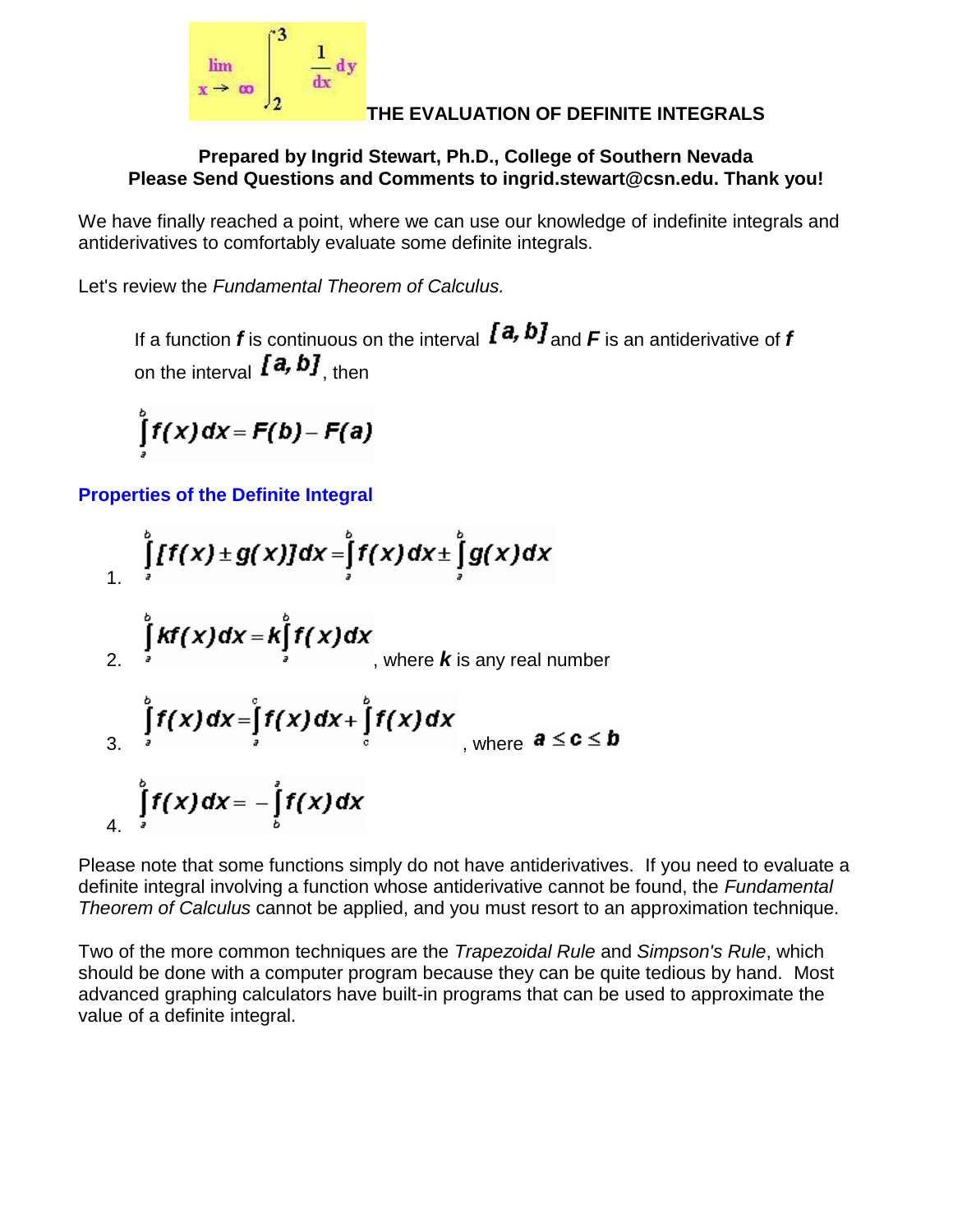$\Delta x$ 

Assume that the interval *[a, b]* is divided into *n* subintervals each of length

On each subinterval you then approximate the area of a trapezoid as shown in the picture. The sum of the areas is then considered the value of the definite integral.

$$
\int_{1}^{b} f(x) dx \approx \frac{b-a}{2n} [f(x_{0}) + 2f(x_{1}) + f(x_{2}) + ... + 2f(x_{n-1}) + f(x_{n})]
$$

where  $x_0 = a$  and  $x_1, x_2, \ldots, x_{n-1}, x_n = b$  are the end points of the subintervals.



Observe that the coefficients of the *Trapezoidal Rule* have the following pattern

1 2 2 2 . . . 2 2 2 1

#### **Simpson's Rule**

Assume that the interval *[a, b]* is divided into *n* (must be even) subintervals each of length

$$
\Delta x = \frac{b-a}{n}
$$

On each double subinterval you then approximate the area using a polynomial *p* of degree less than or equal to two. The sum of the areas is then considered the value of the definite integral.

$$
\int_{a}^{b} f(x) dx \approx \frac{b-a}{3n} [f(x_{0}) + 4f(x_{1}) + 2f(x_{2}) + 4f(x_{3}) + ... + 4f(x_{n-1}) + f(x_{n})]
$$

where  $x_0 = a$  and  $x_1, x_2, \ldots, x_{n-1}, x_n = b$  are the end points of the subintervals.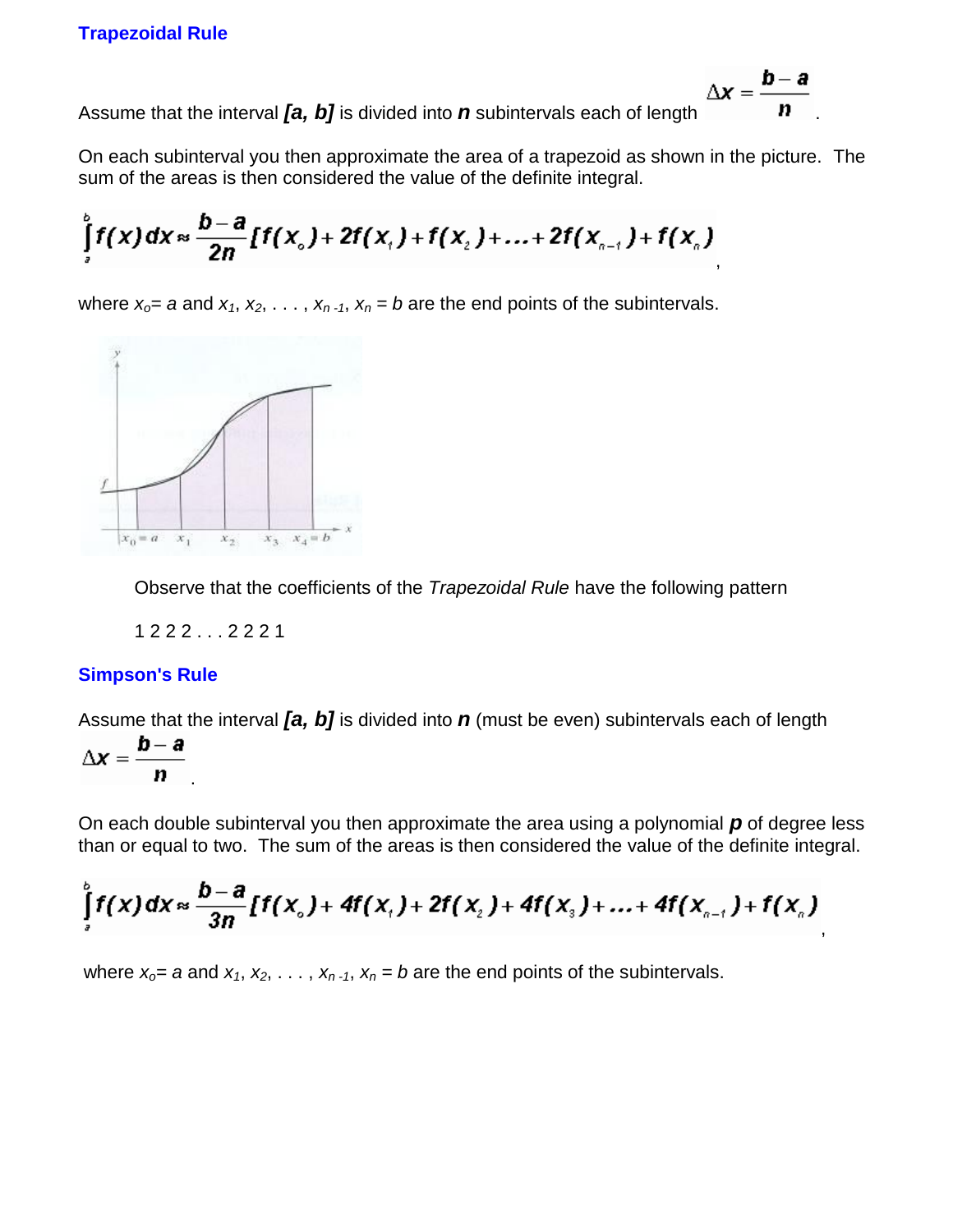

Observe that the coefficients of *Simpson's Rule* have the following pattern

1 4 2 4 2 . . . 4 2 4 1

#### **Error Analysis**

If you must use an approximation technique, it is important to know how accurate you can expect the approximation to be. Following are formulas for estimating the errors *E* involved in the use of the *Trapezoidal Rule* and *Simpson's Rule*.

If *f* has a continuous second derivative on the interval *[a, b]*, then the error *E* in approximating the value of the definite integral by the *Trapezoidal Rule* is

$$
E \leq \frac{(b-a)^3}{12n^2} \big( max |f''(x)| \big)_{|a \leq x \leq b}
$$

If *f* has a continuous fourth derivative on the interval *[a, b]*, then the error *E* in approximating the value of the definite integral by *Simpson's Rule* is

$$
\boldsymbol{E} \leq \frac{(b-a)^s}{180n^s} \big( max |f^{(s)}(x)| \big)_{|a| \leq X} \leq b
$$

**Problem 1:**

Evaluate 
$$
\int_{0}^{t} (4x^2 - 8x + 1) dx
$$

Let's find the antiderivatives first!

$$
\int (4x^2 - 8x + 1) dx = 4\left(\frac{x^{2+1}}{2+1}\right) - 8\left(\frac{x^{1+1}}{1+1}\right) + x + C
$$

$$
= \frac{4}{3}x^3 - 4x^2 + x + C
$$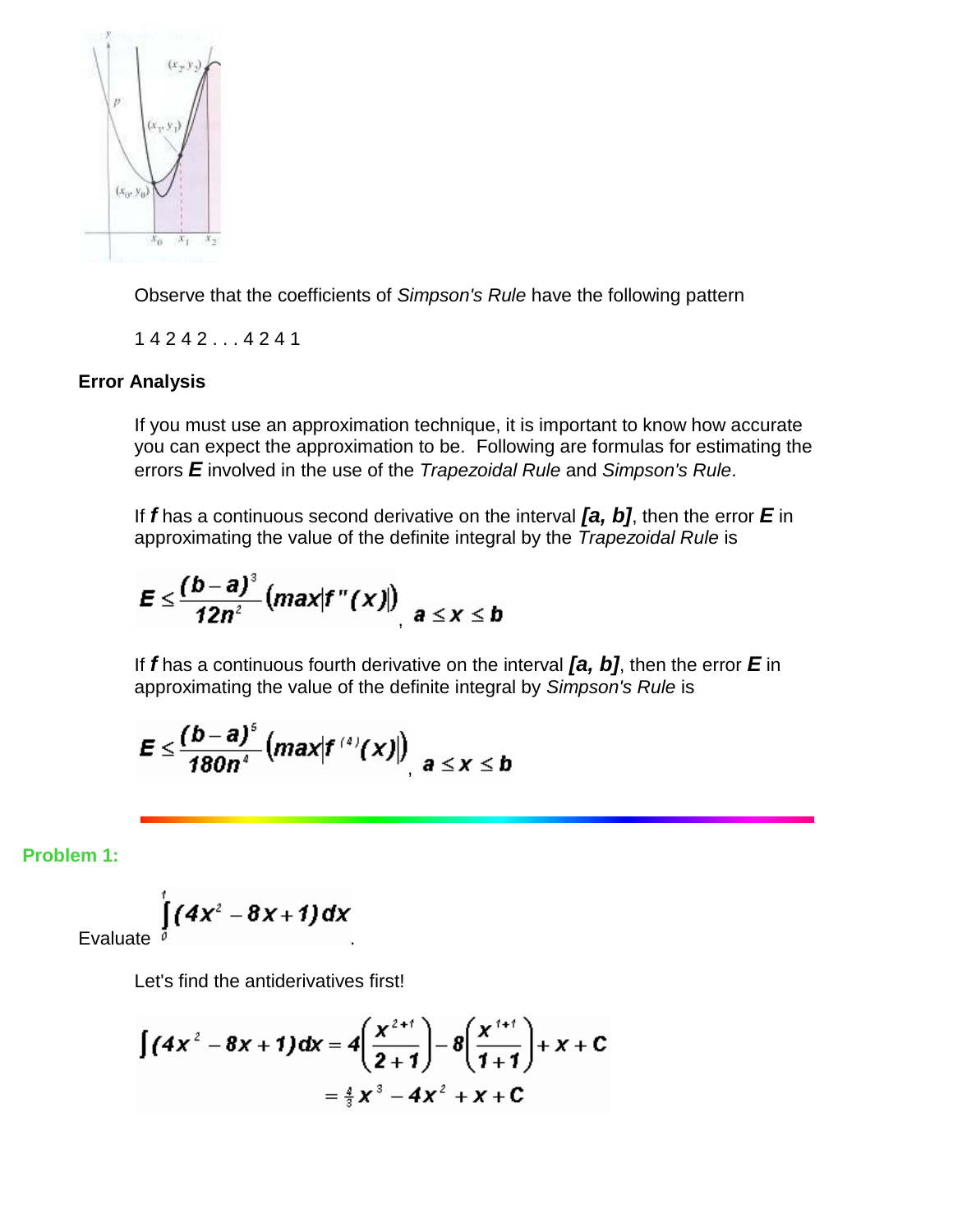Then

$$
\int_{a} (4x^2 - 8x + 1) dx = \frac{a}{3}x^3 - 4x^2 + x \int_{a}^{b}
$$

Please note that the *constant of integration C* is not needed in the evaluation of the definite integral since it subtracts out every time during the *F(b) - F(a)* calculation! **Try it with the constant of integration and see for yourself!**

$$
\int_{0}^{t} (4x^{2} - 8x + 1) dx = \overline{\left[\frac{4}{3}(1)^{3} - 4(1)^{2} + 1\right]} - \overline{\left[\frac{4}{3}(0)^{3} - 4(0)^{2} + 0\right]}
$$
  
=  $\frac{4}{3} - 4 + 1$   
and 
$$
\int_{0}^{t} (4x^{2} - 8x + 1) dx = -\frac{5}{3}
$$

**Problem 2:**

Evaluate  $\int_{1}^{2} \left(x - \frac{1}{x}\right)^2 dx$ 

Let's find the antiderivatives first!

$$
\int \left( x - \frac{1}{x} \right)^2 dx = \int \left( x^2 - 2 + \frac{1}{x^2} \right) dx
$$
  
\n
$$
= \int (x^2 - 2 + x^{-2}) dx
$$
  
\n
$$
= \left( \frac{x^{2+i}}{2+1} \right) - 2x + \left( \frac{x^{-2+i}}{-2+1} \right) + c
$$
  
\n
$$
= \frac{i}{3} x^3 - 2x - x^{-1} + c
$$
  
\n
$$
= \frac{i}{3} x^3 - 2x - \frac{i}{5} + c
$$

Then

$$
\int_{1}^{2} \left( x - \frac{1}{x} \right)^{2} dx = \frac{1}{3} x^{3} - 2x - \frac{1}{x} \int_{1}^{2} dx
$$
\n
$$
= \int_{1}^{2} \left( 2 \right)^{3} - 2(2) - \frac{1}{2} \int_{1}^{2} \left( 1 \right)^{3} - 2(1) - \frac{1}{7} \int_{1}^{2} dx
$$
\n
$$
= \frac{8}{3} - 4 - \frac{1}{2} - \frac{1}{3} + 2 + 1
$$
\n
$$
\int_{1}^{2} \left( x - \frac{1}{2} \right)^{2} dx
$$

and  $\int_{0}^{\pi} \left(x - \frac{1}{x}\right)^{x} dx = \frac{5}{6}$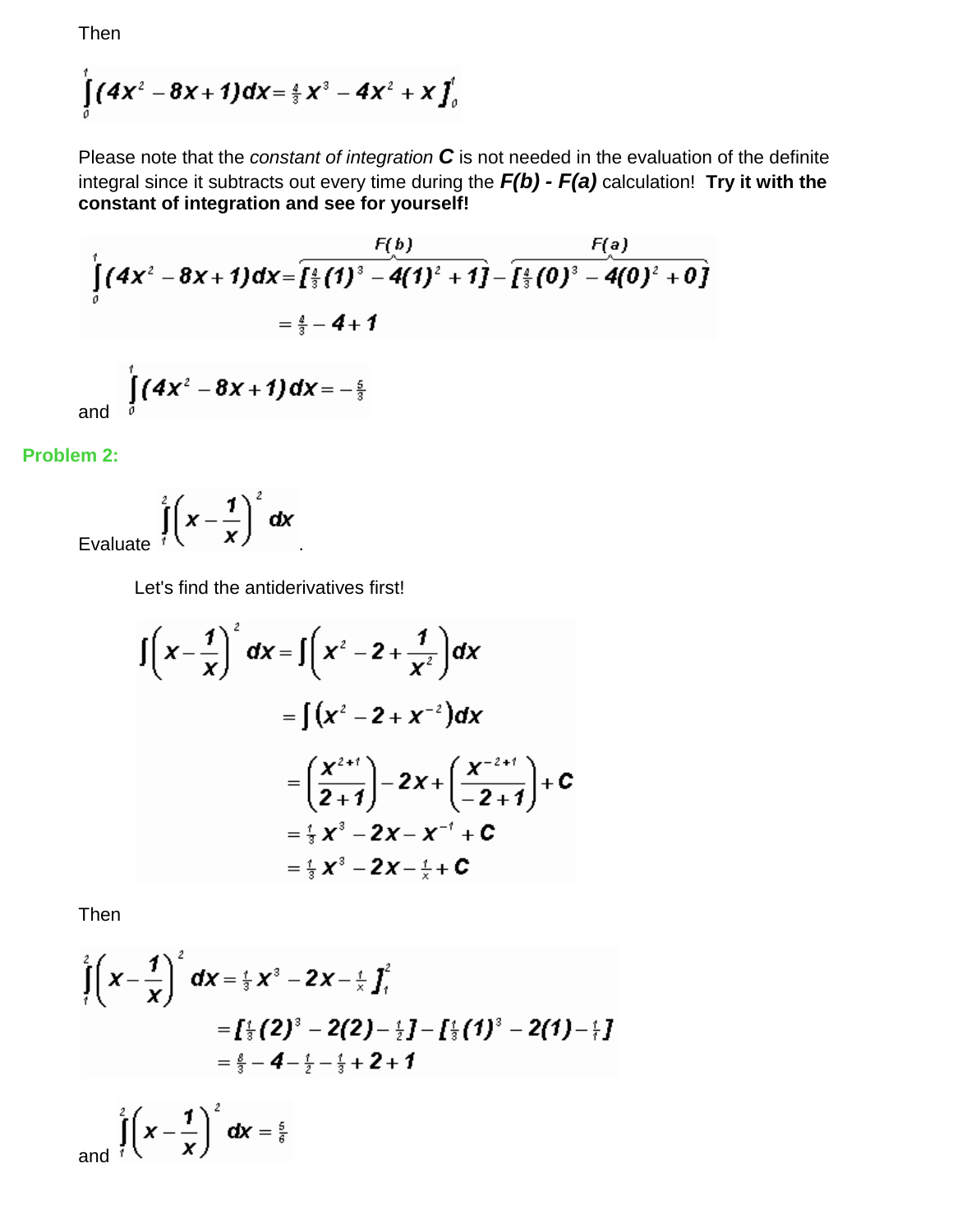## **Problem 3:**

Evaluate 
$$
\int_{0}^{\frac{\pi}{6}} \frac{1}{4 \sec x} dx
$$

Let's find the antiderivatives first!

$$
\int \frac{1}{4 \sec x} dx = \int \frac{1}{4} \cos x dx
$$

$$
= \frac{1}{4} \sin x + C
$$

Then

$$
\int_{0}^{\frac{\pi}{6}} \frac{1}{4 \sec x} dx = \frac{1}{4} \sin x \int_{0}^{\frac{\pi}{6}} dx
$$
  
=  $\frac{1}{4} [\sin(\frac{\pi}{6}) - \sin(0)]$   
=  $\frac{1}{4} (\frac{1}{2} - 0)$ 

and 
$$
\int_{0}^{\frac{\pi}{6}} \frac{1}{4 \sec x} dx = \frac{1}{8}
$$

## **Problem 4:**

Evaluate 
$$
\int_{\frac{\pi}{4}}^{\frac{\pi}{2}} \frac{1}{\sin^2 x} dx
$$

Let's find the antiderivatives first!

$$
\int \frac{1}{\sin^2 x} dx = \int \csc^2 x dx
$$

$$
= -\cot x + C
$$

Then

$$
\int_{\frac{\pi}{2}}^{\frac{\pi}{2}} \frac{1}{\sin^2 x} dx = -\cot x \int_{\frac{\pi}{2}}^{\frac{\pi}{2}} dx
$$
\n
$$
= [-\cot(\frac{\pi}{2})] - [-\cot(\frac{\pi}{4})]
$$
\n
$$
= 0 + 1
$$
\n
$$
\int_{\frac{\pi}{2}}^{\frac{\pi}{2}} dx = -\cot(\frac{\pi}{2}) - \cot(\frac{\pi}{4})
$$

and 
$$
\int_{\frac{\pi}{4}}^{\frac{\pi}{2}} \frac{1}{\sin^2 x} dx = 1
$$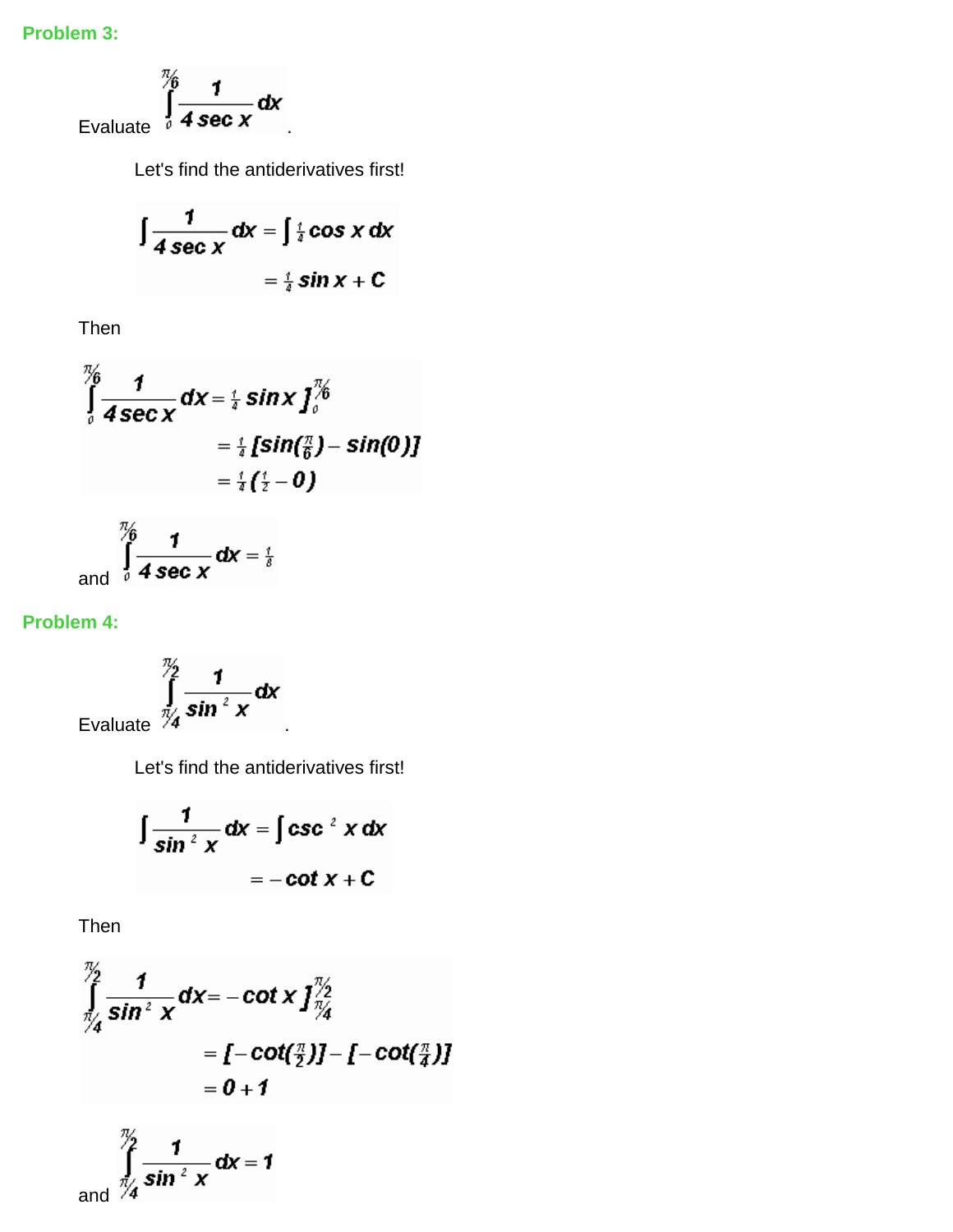**Problem 5:**

 $\int$ 4 $\cos$ 4 $x$  d $x$ Evaluate  $\bar{p}$ 

Let's find the antiderivatives first via the *Chain Rule for Integration*. Using usubstitution, we find

*u = 4 x du/dx = 4 du = 4 dx*

Since the right side of the du-equation matches the remaining factors 4 and dx of the integrand exactly, we can now write the integral in terms of *u* as follows:

*∫ cos u du = sin u + C* 

and since the variable of integration is *x*, we'll convert back to the original variable to find that

 $\int 4\cos 4x \, dx = \sin 4x + C$ 

Then

$$
\int_{0}^{\pi} 4\cos 4x \, dx = \sin 4x \int_{0}^{\pi} \n= [\sin 4(\pi)] - [\sin 4(0)] \n= 0 - 0
$$

and

$$
\int\limits_{0}^{\pi}4\cos 4x\ dx=0
$$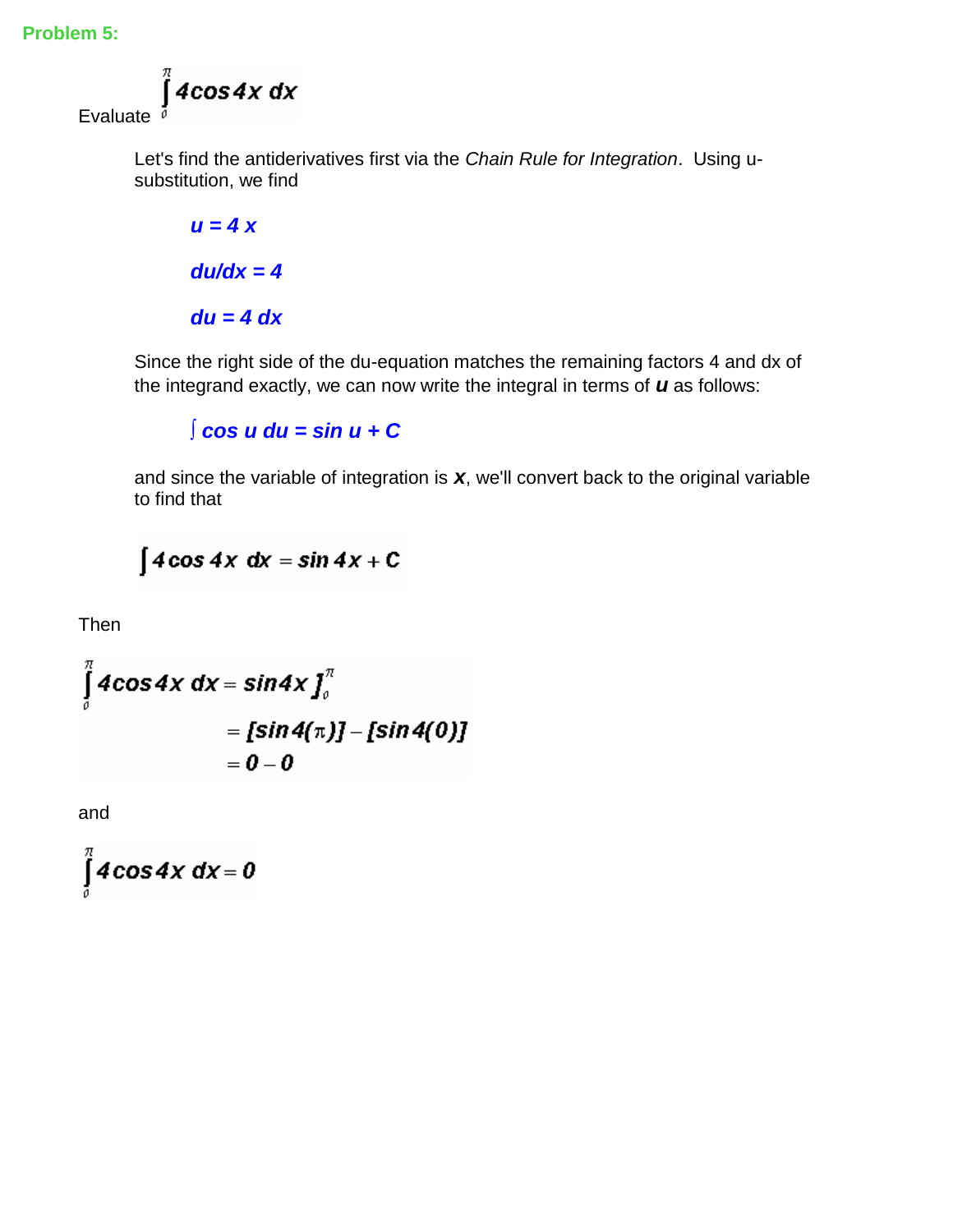

Based on our observations, let's try the *Chain Rule of Integration*! Using *u*substitution, we find

$$
u = 8 \times
$$

$$
du/dx = 8
$$

$$
du = 8 dx
$$

The right side of the *du*-equation does not quite match the remaining factors of the integrand because the constant factor of the integrand is *7*. This is easily fixed by multiplying both sides of the *du*-equation as follows:

## $\frac{7}{8}$  du = 7 dx

Since the right side of the *du*-equation matches the remaining factors *7* and *dx* of the integrand exactly, we are now assured that we can use the *Chain Rule* to find the family of antiderivatives.

We proceed to write the integral in terms of *u* and evaluate as follows:

## *⅞ ∫ sec u tan u du = ⅞ sec u + C*

and since the variable of integration is *x*, we'll convert back to the original variable to find that

## $\int$  7 sec 8 x tan 8 x dx =  $\frac{7}{8}$  sec 8 x + C

Then

$$
\int_{-\frac{\pi}{4}}^{\frac{\pi}{6}} 7 \sec \theta \, x \tan \theta \, x \, dx = \frac{7}{8} \sec \theta \, x \int_{-\frac{\pi}{4}}^{\frac{\pi}{6}} 4
$$
\n
$$
= \frac{7}{8} \{ \left[ \sec \theta \left( \frac{\pi}{6} \right) \right] - \left[ \sec \theta \left( -\frac{\pi}{4} \right) \right] \} = \frac{7}{8} \left( -2 - 1 \right)
$$

and we find that

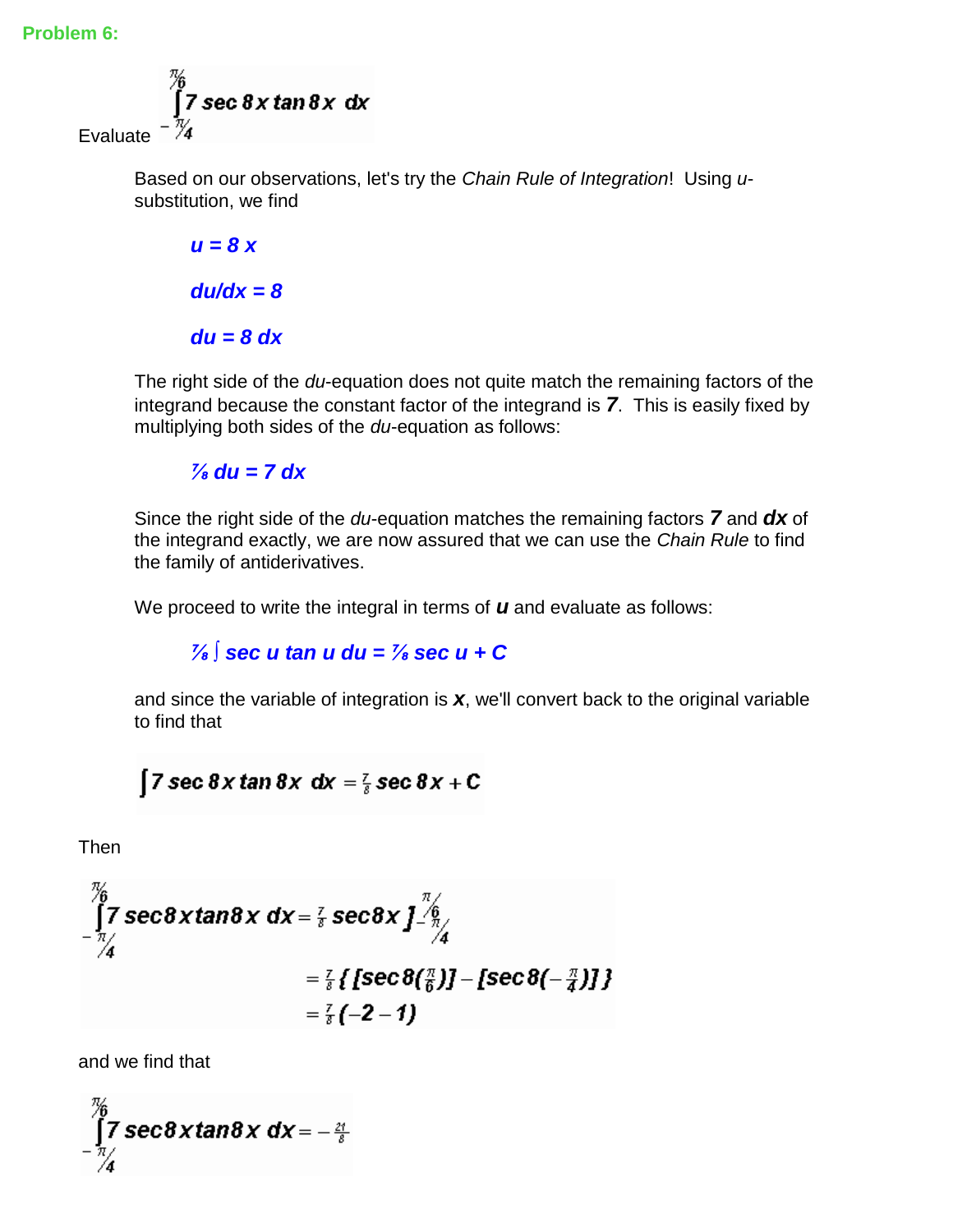**Problem 7:**

Evaluate 
$$
\int_{-1}^{2} 4x(2x^2+3)^2 dx
$$

Let's find the antiderivatives first via the *General Power Rule for Integration*!

 $u = 2x^2 + 3$ *du/dx = 4x du = 4x dx*

Since the right side of the du-equation matches the remaining factors 4, x, and dx of the integrand exactly, we can now write the integral in terms of *u* as follows:

*∫ u <sup>2</sup> du = ⅓ u <sup>3</sup> + C* 

and since the variable of integration is *x*, we'll convert back to the original variable to find that

$$
\int 4x(2x^2+3)^2 \, dx = \frac{1}{3}(2x^2+3)^3 + C
$$

Incidentally, any time we use a *u*-substitution, we can find the value of the definite integral in two ways.

(a) Using the Original Integral:

$$
\int_{-1}^{1} 4x(2x^2+3)^2 dx = \frac{1}{3}(2x^2+3)^3 \int_{-1}^{2}
$$
  
=  $\frac{1}{3} \{ [2(2)^2 + 3]^3 - [2(-1)^2 + 3]^3 \}$   
=  $\frac{1}{3} (1331-125)$ 

and

$$
\int_{-1}^{2} 4x(2x^2+3)^2 \, dx = \frac{1206}{3} = 402
$$

(b) Using the *U*-Substitution:

#### **This is often faster than using the original integral!**

Remember that we let  $u = 2x^2 + 3$ ! This changes our original limits of integration *a = -1* and *b = 2*!

Given the substitution, the new limits are  $a = 2(-1)^2 + 3 = 5$  and  $b = 2(2)^2 + 3 = 5$ *11*.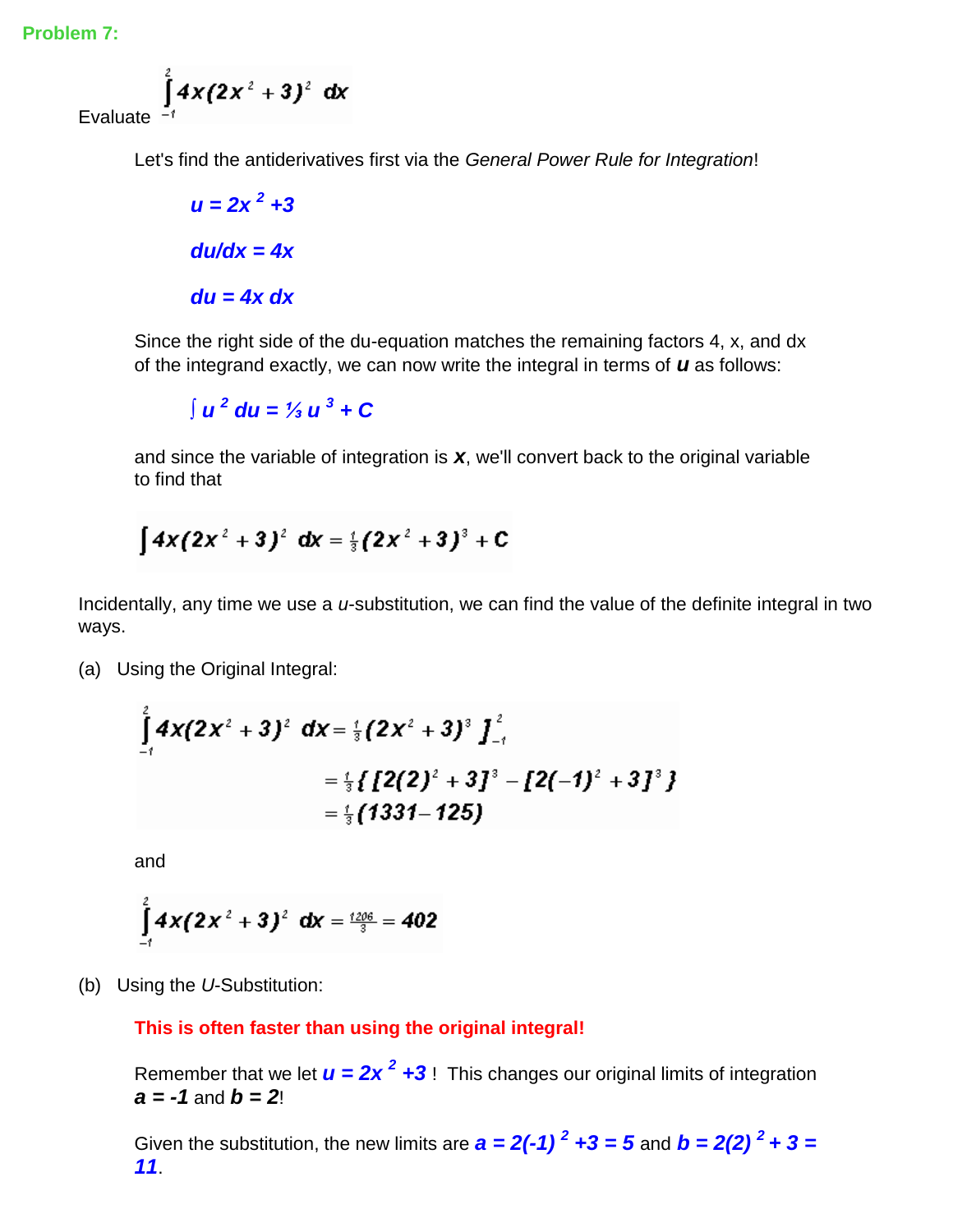Then

$$
\begin{array}{c}\n\frac{1}{3}\int_{5}^{11} u^3 du = \frac{1}{3} u^3 \int_{5}^{11} \\
= \frac{1}{3} (11^3 - 5^3) \\
= \frac{1206}{3} = 402\n\end{array}
$$

and

$$
\int_{-1}^{2} 4x(2x^2+3)^2 \, dx = \frac{1206}{3} = 402
$$

**Problem 8:**

Evaluate 
$$
\int_{-\sqrt{8}}^{-\sqrt{5}} \frac{v}{\sqrt{9-v^2}} dv
$$

First let's first rewrite the integrand as a product and using exponents

$$
\int_{-\sqrt{g}}^{-\sqrt{g}} \frac{v}{\sqrt{g-v^2}} dv = \int_{-\sqrt{g}}^{-\sqrt{g}} v(g-v^2)^{3/2} dv
$$

Let's first find the antiderivatives via the *General Power Rule for Integration*. Using u-substitution as follows, we find

$$
u = 9 - v2
$$

$$
du/dv = -2v
$$

$$
du = -2v dv
$$

The right side of the du-equation contains the remaining factors v and dv of the integrand, but the integrand does not have a constant factor of -2. In this case, we'll divide both sides by the constant factor to get

## *du/-2 = v dv*

Since now the right side of the du-equation matches the remaining factors of the integrand exactly, we can write the integral in terms of *u* as follows:

# *∫ u - (du/-2 ) = ∫- u - du = - ( 2 u )+C*

and since the variable of integration is *v*, we'll convert back to the original variable to find that

$$
\int \frac{v}{\sqrt{9-v^2}} dv = -\sqrt{9-v^2} + C
$$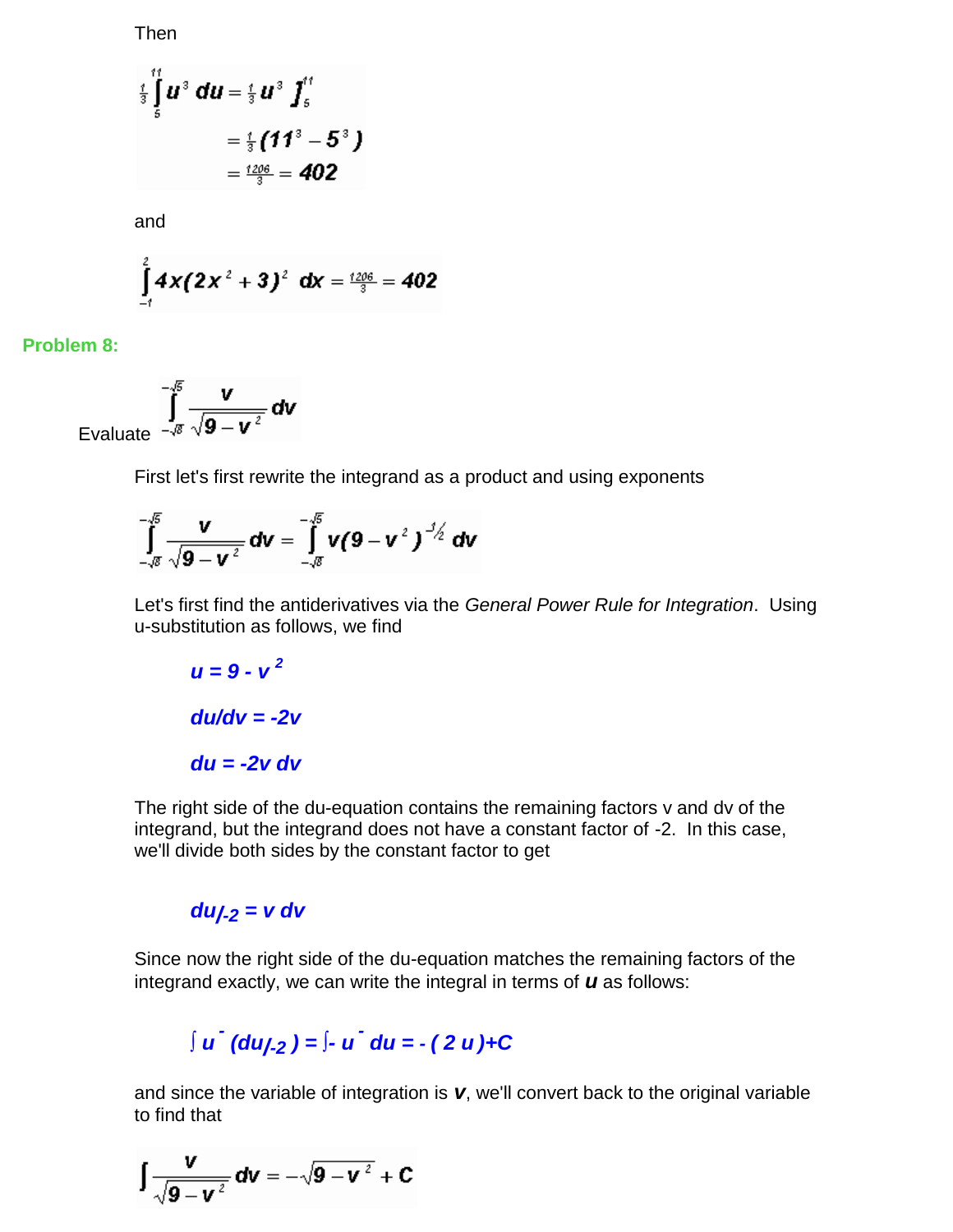Then

$$
\int_{-\sqrt{8}}^{-\sqrt{5}} \frac{v}{\sqrt{9-v^2}} dv = -\sqrt{9-v^2} \int_{-\sqrt{8}}^{-\sqrt{5}} \n= \int_{-\sqrt{9}}^{-\sqrt{9-v^2}} (-\sqrt{5})^2 J - (-\sqrt{9-v^2})^2 J \n= -2 + 1
$$

and

$$
\int_{\sqrt{s}}^{\sqrt{s}} \frac{v}{\sqrt{9-v^2}} dv = -1
$$

OR

$$
-\int_{1}^{4} u^{1/2} du = -u^{1/2} \int_{1}^{4} du
$$
  
= -(4<sup>1/2</sup> - 1<sup>1/2</sup>)  
= -1

and

$$
\int_{-\sqrt{g}}^{-\sqrt{g}} \frac{v}{\sqrt{g-v^2}} dv = -1
$$

**Problem 9:**

(a) Use the definite integral to find the area bounded by  $\boldsymbol{y} = 2x$ , the x-axis, and the vertical lines  $x = -2$  and  $x = 3$ .

Since we are asked to find an area, we must ensure that all y-values on the interval  $\left[-2,3\right]$  are nonnegative.

**This can usually be checked for any function by first finding the x-intercept of the graph of the function. Then we use test numbers to the right and left of the x-intercepts. If a test number results in a negative y-value we can be sure that all y-values in that subinterval are negative. The same goes for positive y-values.**

$$
0=2x
$$

$$
\pmb{\chi}=\pmb{0}
$$

We find the x-intercept to be at the point  $(0,0)$ . No need to find test numbers since we are dealing with an increasing linear function. Its y-values are negative to the left of the x-intercept and positive to the right of the x-intercept.

See graph below!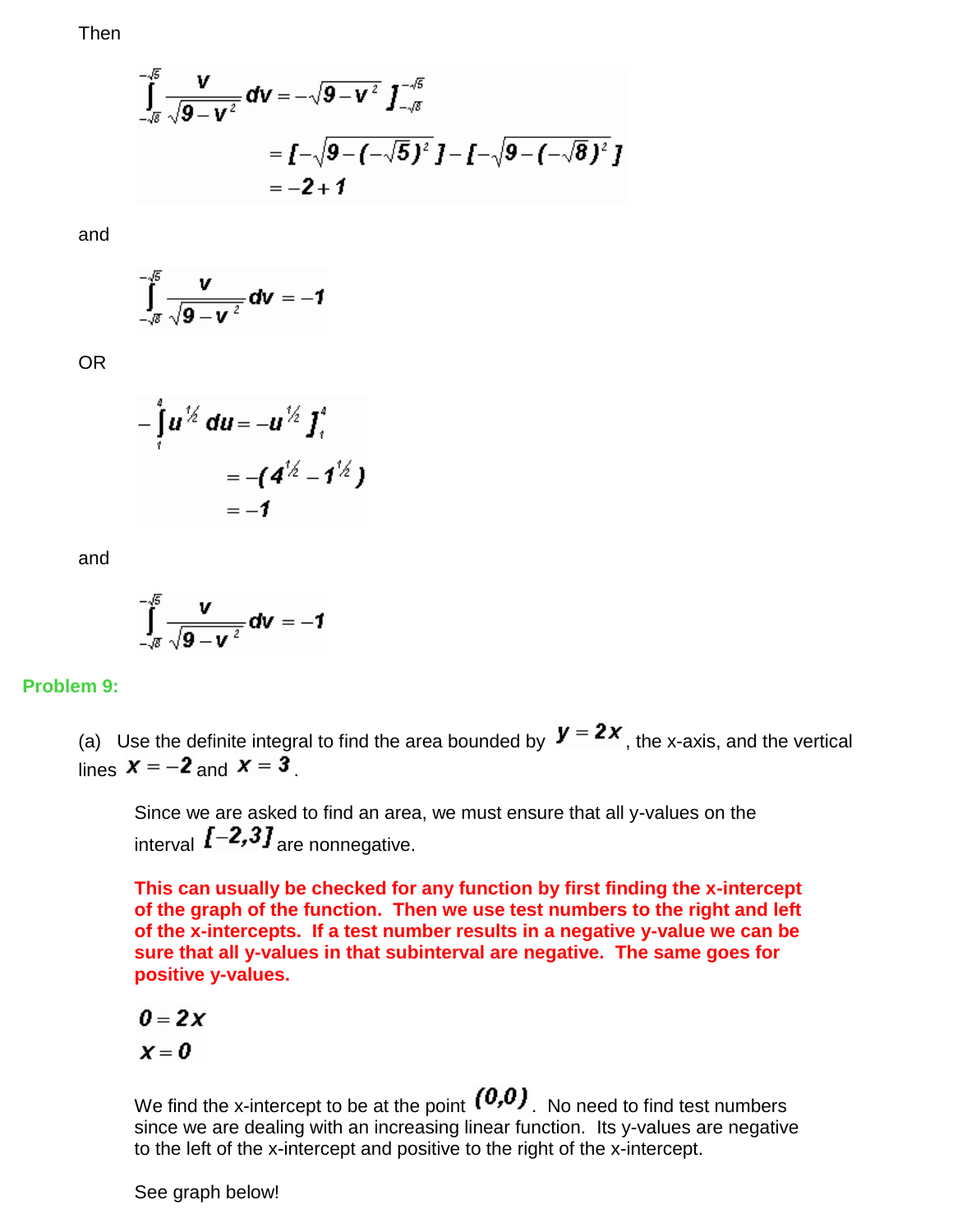

In order to find the area on the interval  $\bm{I}$  -2,3], we must do the following

$$
A = -\int_{-2}^{0} 2x \, dx + \int_{0}^{3} 2x \, dx
$$

Note that we had to multiply the integral by -1 on the interval  $\mathbf{I}$  -2,0]. This counteracts the negativity of the y-values!

Let's work the integrals separately and then add the respective areas.

$$
A_{t} = -\int_{-2}^{0} 2x \, dx = -x^{2} \int_{-2}^{0} = -(0)^{2} - (-2)^{2} \, dx = 4
$$
  
and 
$$
A_{2} = \int_{0}^{3} 2x \, dx = x^{2} \int_{0}^{3} = (3)^{2} - (0)^{2} = 9
$$

then  $A = A_1 + A_2 = 4 + 9 = 13$ 

(b) Evaluate 
$$
\int_{-2}^{3} 2x \, dx
$$

$$
\int_{-2}^{3} 2x dx = x^2 \int_{-2}^{3} dx
$$
  
= (3)<sup>2</sup> - (-2)<sup>2</sup>

Then

$$
\int_{-2}^{3} 2x \, dx = 5
$$

Please note that we were NOT asked to find the area bounded by  $\boldsymbol{y} = 2\boldsymbol{x}$ , the xaxis, and the vertical lines  $x = -2$  and  $x = 3$ . Since there were some negative y-values involved, the value of the integral in (b) is different from the area in (a).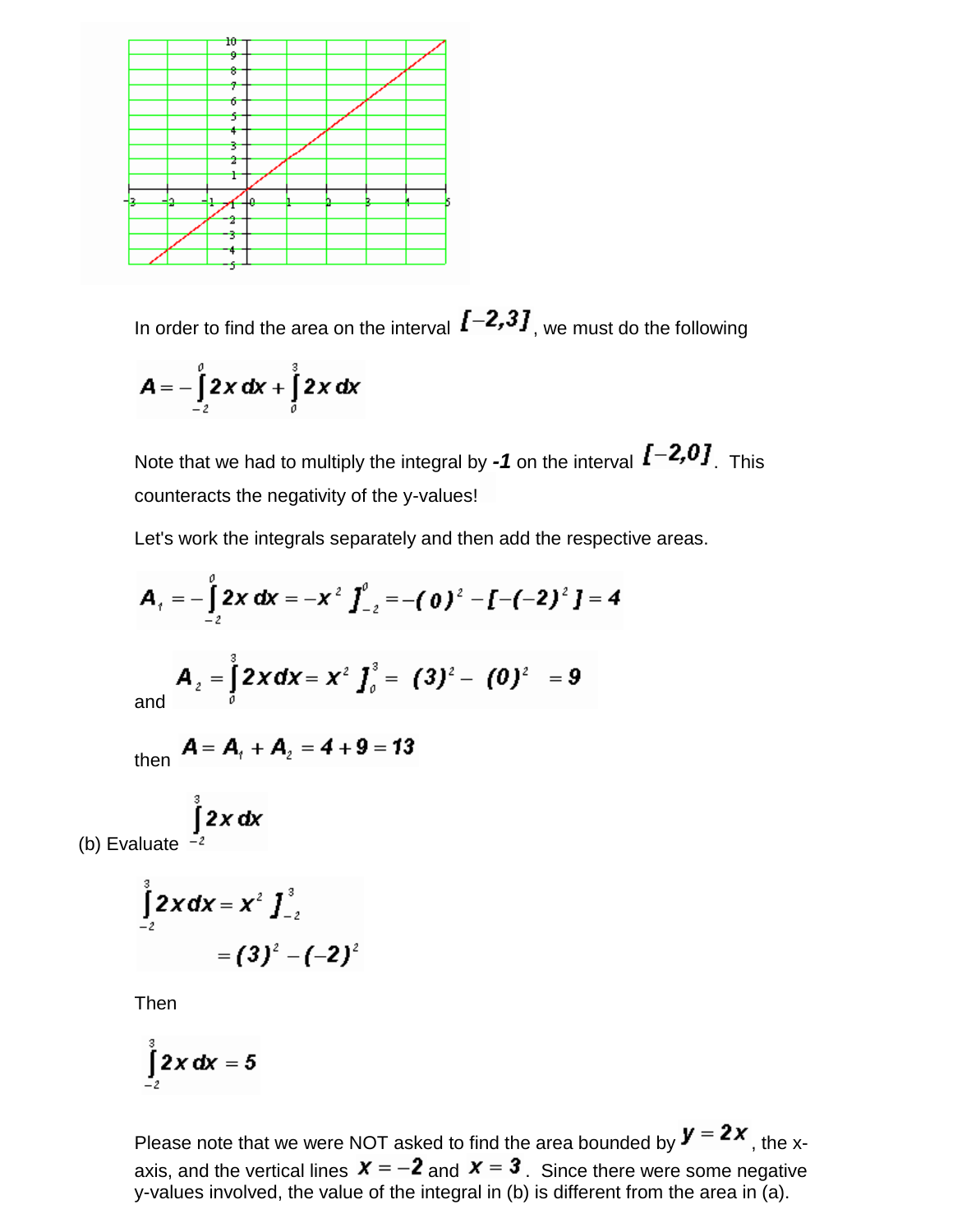(a) Use the definite integral to find the area bounded by  $f(x) = 4x - x^2$ , the x-axis, and the vertical lines  $x = 0$  and  $x = 4$ .

Since we are asked to find an area, we must ensure that all y-values on the interval  $I^{0,4}J_{\text{are nonnegative}}$ .

Let's first find the x-intercepts of the graph of the function.

 $0 = 4x - x^2$  $0 = x(4 - x)$ 

and  $x = 0$  and  $x = 4$ 

We find the x-intercepts to be at the point  $(0,0)$  and at the point  $(4,0)$ .

Next we use test numbers to the right and the left of the x-intercepts to find out the sign of the y-values on each subinterval.



We find that the y-values are nonnegative on the interval  $[0,4]$ .

See graph below!

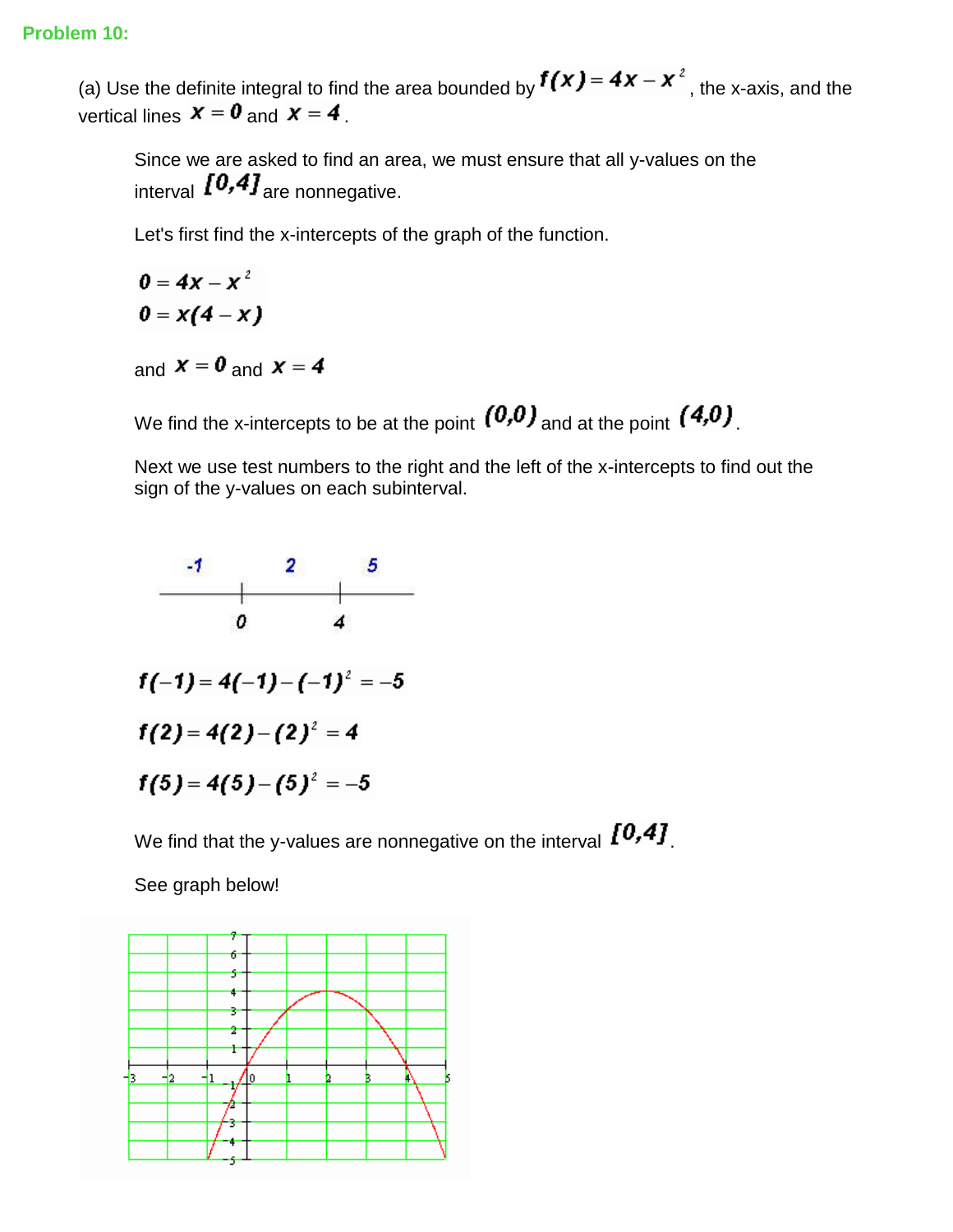Therefore, we can find the area as follows

$$
A = \int_{0}^{x} (4x - x^{2}) dx = 2x^{2} - \frac{1}{3}x^{3} \int_{0}^{x}
$$
  
=  $[2(4)^{2} - \frac{1}{3}(4)^{3}] - [2(0)^{2} - \frac{1}{3}(0)^{3}]$   
=  $32 - \frac{64}{3}$ 

and  $\mathbf{A} = \frac{32}{3}$ 

$$
\int_{\text{te}}^{\frac{4}{g}}(4x-x^2)dx
$$

(b) Evaluate

$$
\int_{0}^{4} (4x - x^{2}) dx = 2x^{2} - \frac{1}{3}x^{3} \int_{0}^{4}
$$
  
=  $[2(4)^{2} - \frac{1}{3}(4)^{3}] - [2(0)^{2} - \frac{1}{3}(0)^{3}]$   
=  $32 - \frac{64}{3}$ 

and

$$
\int\limits_{0}^{4} (4x-x^2) dx = \frac{32}{3}
$$

Please note that we were NOT asked to find the area bounded by  $\bm{y} = \bm{4x} - \bm{x}^2$ , the x-axis, and the vertical lines  $x = 0$  and  $x = 4$ . However, since all y-values were positive on  $\{0,4\}$ , the value of the integral in (b) is equal to the area in (a).

#### **Problem 11:**

(a) Use the definite integral to find the area bounded by  $\boldsymbol{y} = \boldsymbol{cos} \boldsymbol{x}$ , the x-axis, and the vertical lines  $\boldsymbol{x} = \boldsymbol{0}$  and  $\boldsymbol{x} = \pi$ .

Since we are asked to find an area, we must ensure that all y-values on the interval  $\boldsymbol{I0}$ ,  $\pi \boldsymbol{J}$  are nonnegative.

Let's first find the x-intercepts of the graph of the function.

$$
0 = \cos x
$$
  
x = arccos(0)  
x =  $\frac{\pi}{2}$ 

which indicates that the x-coordinates of all x-intercepts of this function are of the

form  $\boldsymbol{x} = \frac{\pi}{2} + \pi \boldsymbol{k}$ , where *k* is any integer.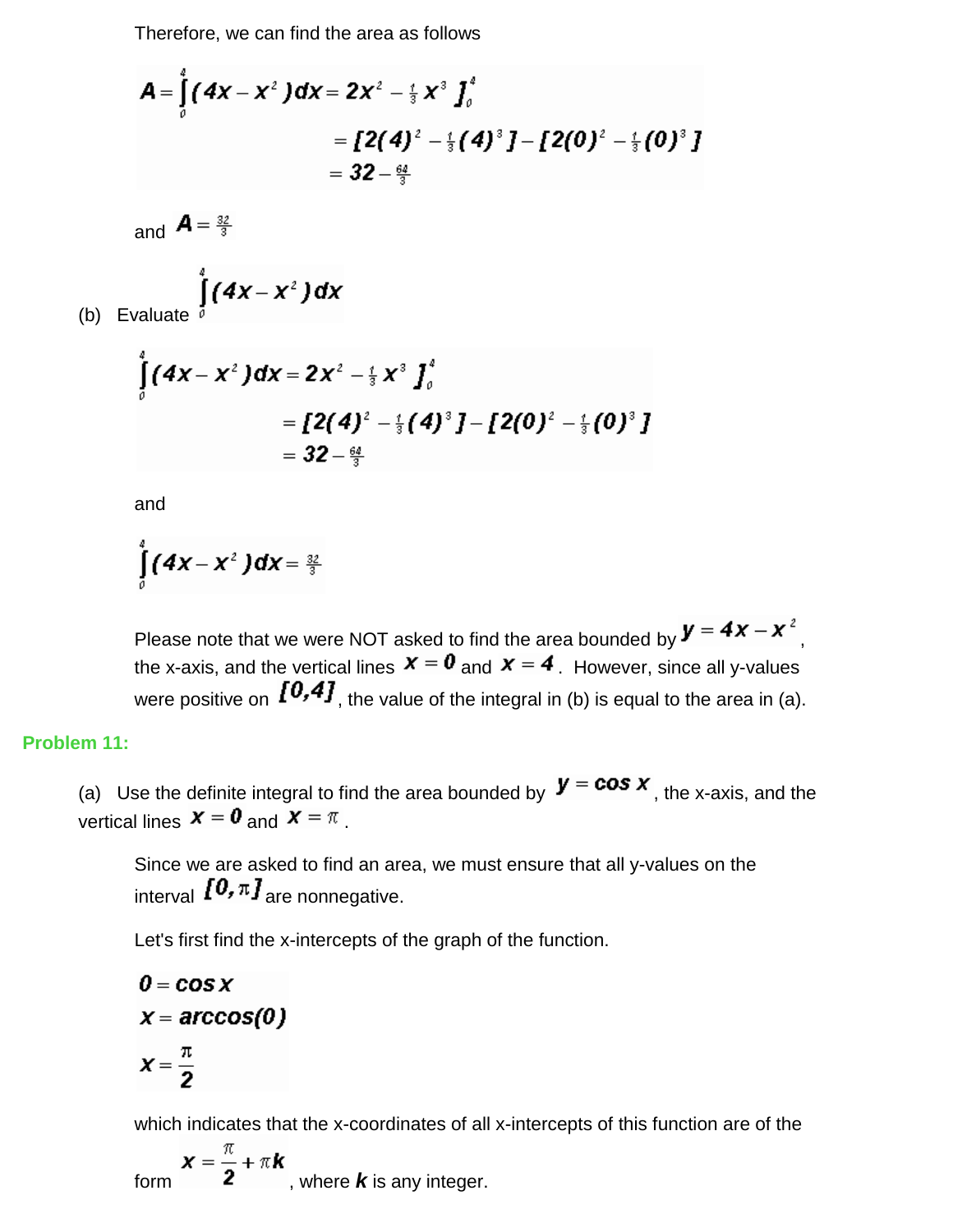On the interval  $\left[0, \pi\right]$ , we find the x-intercept to be at the point  $\left(\frac{\pi}{2}, 0\right)$ 

The x-intercept to the left of this point would be at the point  $\left(-\frac{\pi}{2},0\right)$  and to the

right at the point  $\left(\frac{3\pi}{2},0\right)$ 

You could use test numbers between the x-intercepts to determine whether the yvalues are positive or negative on these subintervals.

For simplicity's sake let's look at the graph of the function.



We find that the y-values are positive on the interval  $\left[\mathbf{0},\frac{\pi}{2}\right]_{\text{and negative on the}}$ interval  $\left[\frac{\pi}{2}, \pi\right]$ 

In order to find the area on the interval  $\{0, \pi\}$ , we must do the following

$$
A = \int_{0}^{\frac{\pi}{2}} \cos x \, dx - \int_{\frac{\pi}{2}}^{\pi} \cos x \, dx
$$

Note that we had to multiply the integral on the interval  $\left[\frac{\pi}{2}, \pi\right]_{\text{by -1. This}}$ counteracts the negativity of the y-values!

Let's work the integrals separately and then add the respective areas.

$$
A_{\tau} = \int_{0}^{\frac{\pi}{2}} \cos x \, dx = \sin x \int_{0}^{\frac{\pi}{2}} = [\sin(\frac{\pi}{2})] - [\sin(0)] = 1
$$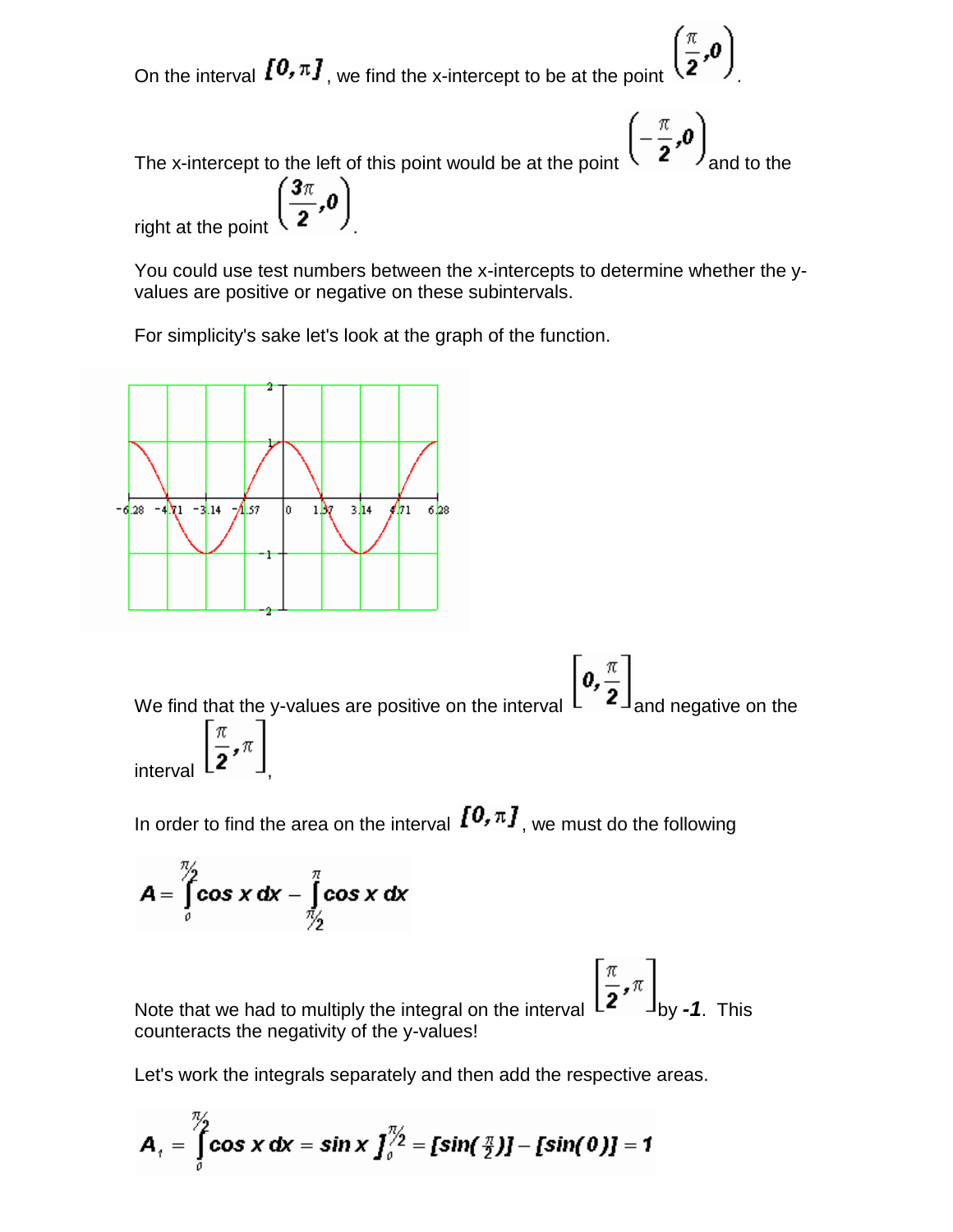and

$$
A_{2} = -\int_{\frac{\pi}{2}}^{\pi} \cos x \, dx = -\sin x \int_{\frac{\pi}{2}}^{\pi} \left[ -\sin(\pi) \right] - [-\sin(\frac{\pi}{2})] = 1
$$
\nthen\n
$$
A = A_{1} + A_{2} = 1 + 1 = 2
$$
\n(b) Evaluate\n
$$
\int_{0}^{\pi} \cos x \, dx
$$
\n
$$
\int_{0}^{\pi} \cos x \, dx = \sin x \int_{0}^{\pi}
$$
\n
$$
= [\sin(\pi) - [\sin(0)]
$$
\n
$$
= 0 - 0
$$
\nThen\n
$$
\int_{0}^{\pi} \cos x \, dx = 0
$$

Please note that we were NOT asked to find the area bounded  $\boldsymbol{y} = \boldsymbol{cos} \boldsymbol{x}$ , the xaxis, and the vertical lines  $\bm{x} = \bm{0}$  and  $\bm{x} = \pi$ . Since there were some negative yvalues involved, the value of the integral in (b) is different from the area in (a).

#### **Problem 12:**

Approximate the value of  $\int_{1}^{14}$  **sin x<sup>2</sup> dx**<br>using the *Trapezoidal Rule* and *Simpson's Rule* with  $n = 4$ 

**Please note that it is NOT possible to find an antiderivative for this integrand!**

Let 
$$
\Delta x = \frac{1.1 - 1}{4} = 0.025
$$

Since we are starting the interval at  $a = 1$ , we will let

$$
x_0 = 1
$$
,  $x_1 = 1.025$ ,  $x_2 = 1.05$ ,  $x_3 = 1.075$ , and  $x_4 = 1.1$ 

*Trapezoidal Rule*

$$
\int_{1}^{1.1} \sin x^2 \, dx \approx \frac{1.1 - 1}{2(4)} \Big[ \sin(1)^2 + 2 \sin(1.025)^2 + 2 \sin(1.05)^2 + 2 \sin(1.075)^2 + \sin(1.1)^2 \Big]
$$
  

$$
\approx 0.08910
$$